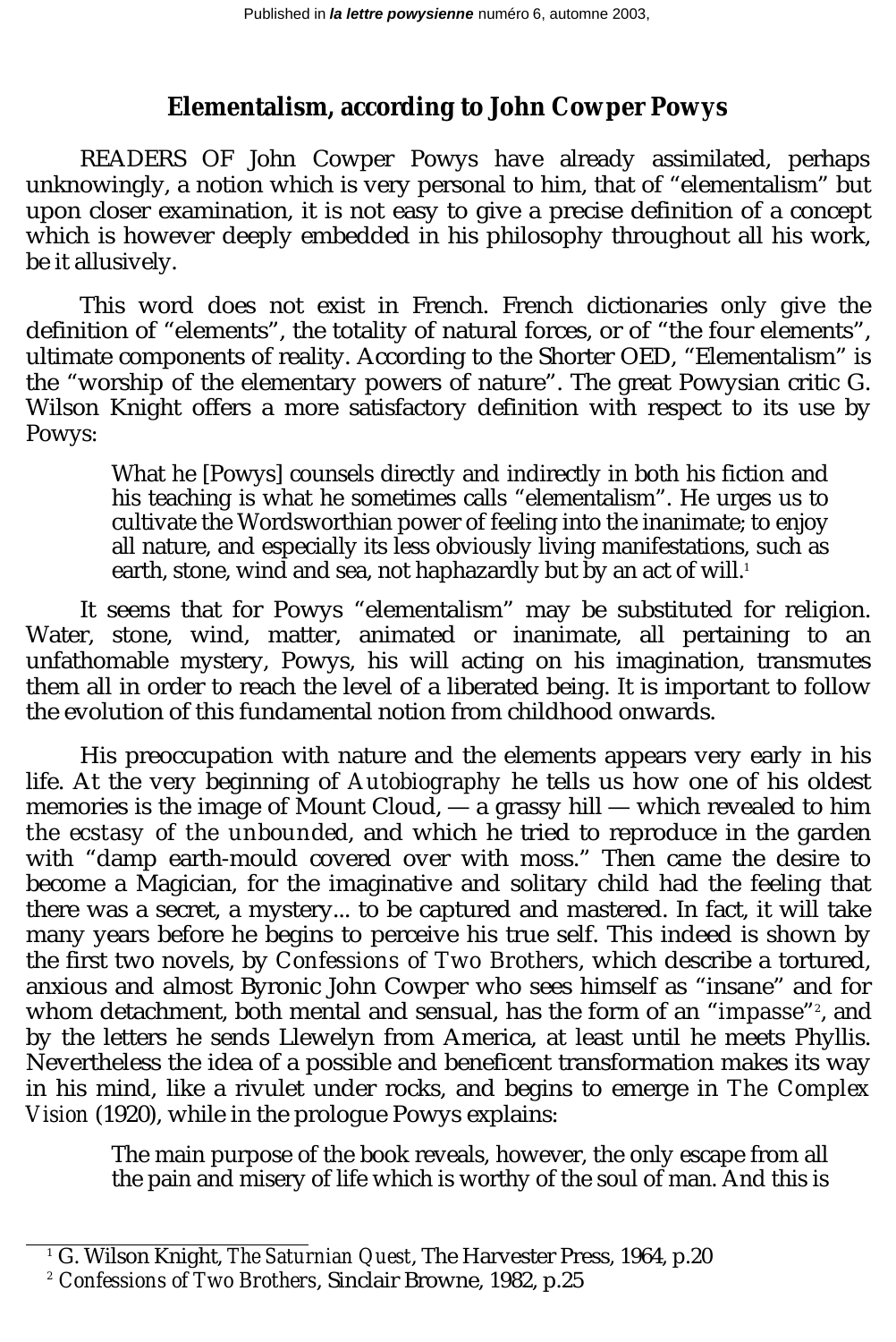not so much an escape from life as a transfiguring of the nature of life bymeans of a newly born attitude toward it.<sup>3</sup>

Slowly we witness in Powys a wish to get rid of all superfluous matter, to deliberately link his vision of the world only to primordial elements, "stark reality", stone, stars, wind. The ichthyosaurus which appears in *In Defence of Sensuality* is connected to the elemental, as well as his practice of viewing himself as an ambulatory skeleton (something which he may have found in Tibetan philosophy) or his worship of the wind. His deepest wish is to make a clean sweep of that which is non-essential:

> If I have learnt anything from my life in America it is a certain lonely and perhaps rather desperate stoicism, a certain stark endurance of one's fate in the presence of air and water and fire and the basic rock-structures of this earth.<sup>4</sup>

Wordsworth exerted a great influence over Powys, especially through the gift the old poet possessed "of thinking with his senses" as Shelley had remarked, and to make us feel the greatness of human life through ordinary moments, far from all romanticism. Wordsworth, like Thomas Hardy, is conscious of the tragic quality of life, but he draws from his observations of nature, at its most austere and rugged, a feeling of wild independence, a sort of exaltation. He knows the price of every happy moment in the simple act of living — Powys will make his the famous: "The pleasure which there is in life itself" — and, long before Proust, Wordsworth tries to delineate those extraordinary moments when one feels, even briefly, an ecstasy provoked by a sensation bringing back to the surface of our memory an involuntary souvenir of some incident which had seemingly been forgotten, and which strikes one as a cosmic shock:

(...) And I have felt

A presence that disturbs me with the joy Of elevated thoughts; a sense sublime Of something far more deeply interfused, Whose dwelling is the light of setting suns, And the round oceans and the living air, And the blue sky, and in the mind of man A motion and a spirit, that impels All thinking things, all objects of all thought, And rolls through all things.<sup>5</sup>

Powys had found in Wordsworth two essential keys to help him in his mental development. The first is the necessity to be detached, egoistical, and to show a *sacred stupidity* according to Powys, so as to focalise on the most important and to be able to capture, as a perfect magician, the essence of life, reduced to its main components. As for the second key, Wordsworth thought it necessary to call forth the intercession of very young girls, who provide a bond with nature in

<sup>3</sup> *The Complex Vision*, Village Press, 1975

<sup>4</sup> *Autobiography*, Colgate University Press, 1968, p.496. All references are to this edition.

<sup>5</sup> W. Wordsworth, *Lines Composed a Few Miles Above Tintern Abbey*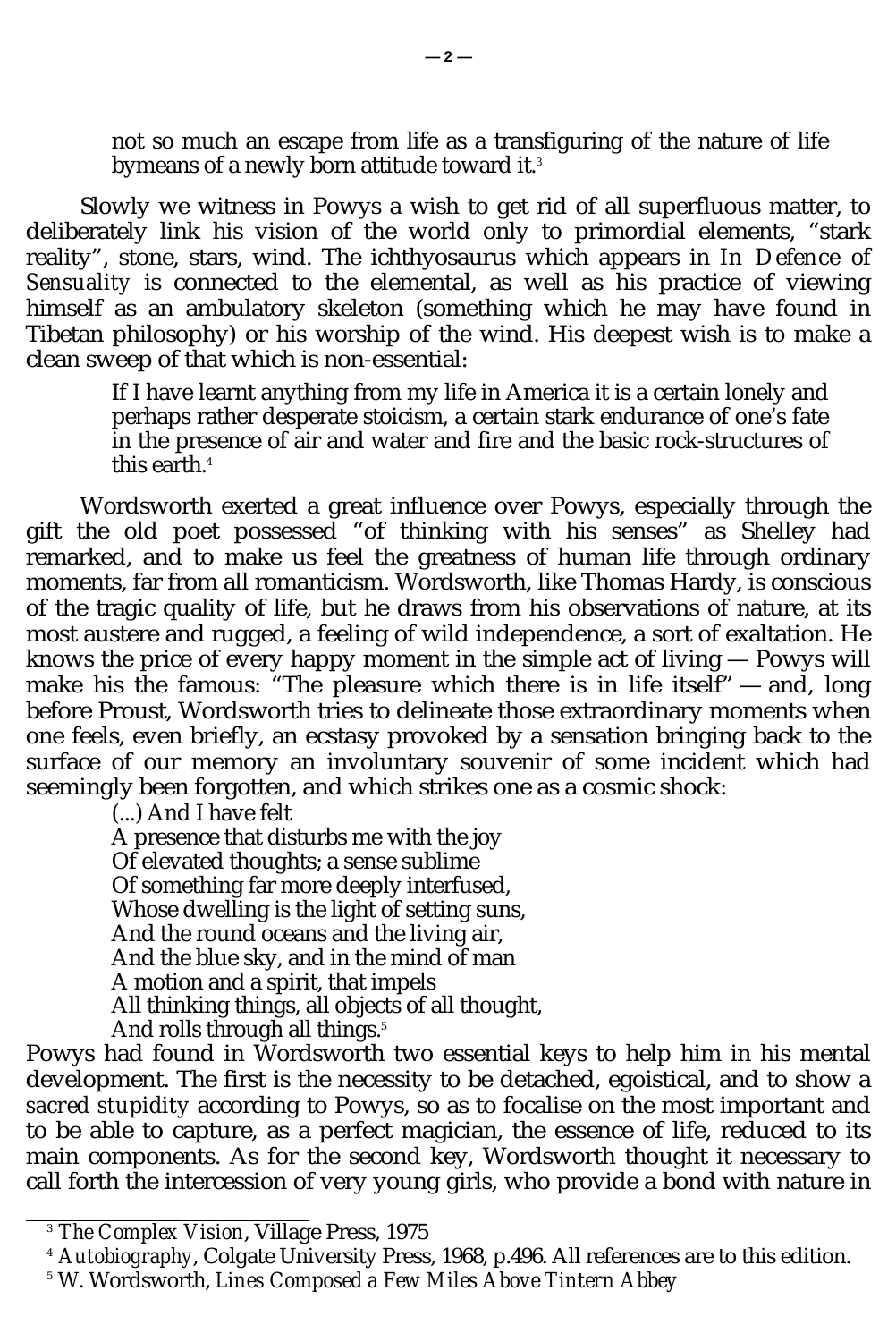its wild and irreducible character. Powys agrees:

From Heraclitus to Wordsworth there have been great soothsayers who have implicitly recognised the truth that it is really by a sort of diffused "lust" that the lonely soul ravishes the fleeting essence of Life in all its multiple incarnations.<sup>6</sup>

"Lust" is a strong word. In the OED it is defined as "libidinous desire, degrading animal passion", but Powys attenuates its force by adding "diffused". Like "Jacob's ladders", young girls will be used to reach an almost metaphysical level of ecstasy. In his novels, one meets these young girls who enable the "hero" to accede to another world: Gerda in *Wolf Solent* for instance, but also Christie in the same book, who exists more through her spirit than her body... One is also reminded of Sylvanus Cobbold in *Weymouth Sands*, holding young Marret in his arms:

> And as he now held this slender young being in his arms, who even in her sleep, made little natural movements of confiding contentment, he began using her young warmth, even as the aged King David did that of the youngful Abishag, to strengthen his colloquy with the mystery of the cosmos.(...) What tormented him now (...) was the difficulty of explaining the atrocious suffering in the world under the hypothesis of the kind of Absolute he had hitherto imagined.<sup>7</sup>

Powys never varied in the search for his feminine ideal. From the little cutout figures in the magazine for youngsters *Ally Sloper* to the drawings found in old editions of *Punch*, his favourite type of woman always remained the same and is found again in the delicate figure of Phyllis Playter:

> (...) certain oval-faced, delicate-limbed sylphs that the early Victorian artists used to amuse themselves by tossing with a certain elfin mischief into their marginal spaces. This sylphid type of feminine loveliness, evasive, aerial, characterless as flowing water soon came to be the type that appealed most to my intense, if sterile desire. I have always had a tenderness for those shadowy beings known in the history of magic as elementals; and have invariably preferred the society of an Undine to that of a Thais. (p.123)

In *Autobiography* Powys is very clear as to the particular nature of his erotic requirements. He abhors "normal" sexuality, such as it is preached and lived by Llewelyn. Any triumphant, accomplished femininity is distasteful to him.

> What I would say of myself is that I have a morbid fastidiousness, a super-refined, almost *maidenly* detestation of the grosser aspects of normal sexuality. It seems quite simple to me. In my non-human cult for impossibly slender sylphs I resolve myself — like all true contemplative ecstatics — *into the element I contemplate*. (p.275)

His taste is for suggested, slim, androgynous figures. His curious sexuality is most impersonal, as he says himself, and in no way connected to a traditional conception of love."Love" is a word he does not like and for which, in another

<sup>6</sup> *In Defence of Sensuality*, Gollancz, 1930, p.274

<sup>7</sup> *Weymouth Sands*, Rivers Press, 1973, p.380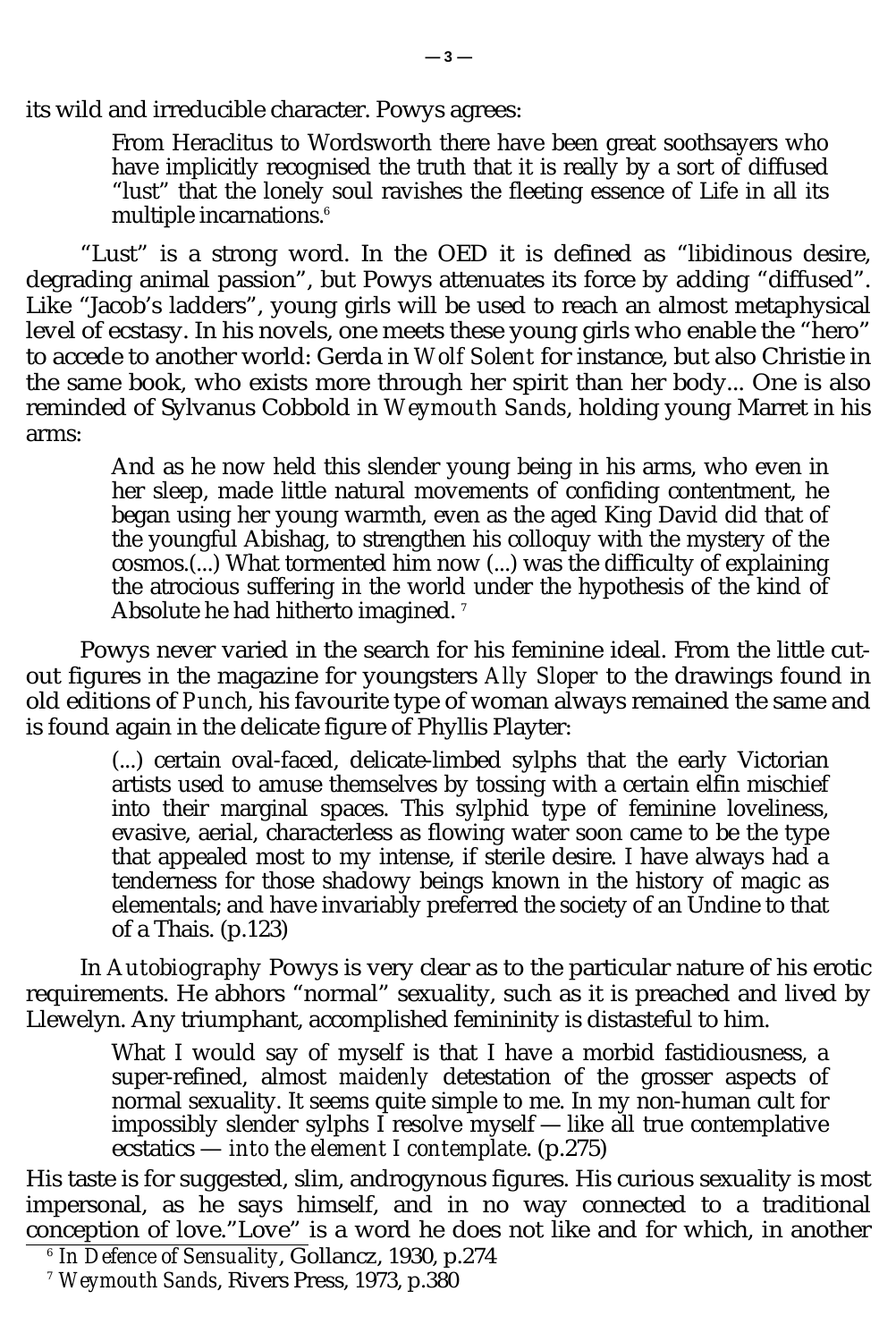

Frances Gregg, early 1900 (photo courtesy Chris Wilkinson)

You demon of mine, you mad solitary sea-cat, why have you infected me with your villainous loathing for nice warm, kind, well-meaning, well-rounded human flesh & blood?

I tell you I wish I could wash my spotted memory clear of every single sexual emotion I have ever had — except for you; (and I'm damned if that word describes anything *we* ever feel) as you would wash mouth, eyes, throat and every pore of my skin with biting saturnian soap! (Feb. 1912). *Jack and Frances*, *The Letters of John Cowper Powys and Frances Gregg*, ed. by Oliver Wilkinson, Cecil Woolf, London, 1994

Toi, mon démon, ma chatte de mer solitaire et folle, pourquoi m'as-tu infecté de ta vile aversion pour la bonne humanité chaleureuse, aimable, bien intentionnée, accomplie?

En vérité comme j'aimerais me laver ma mémoire maculée de chacune des émotions sexuelles que j'ai jamais éprouvées — exception faite de toi; (et que je sois damné si ce mot décrit ce qu'à aucun moment *nous* ressentons) comme toi tu laverais ma bouche, mes yeux, ma gorge et chaque pore de ma peau avec un mordant savon saturnien!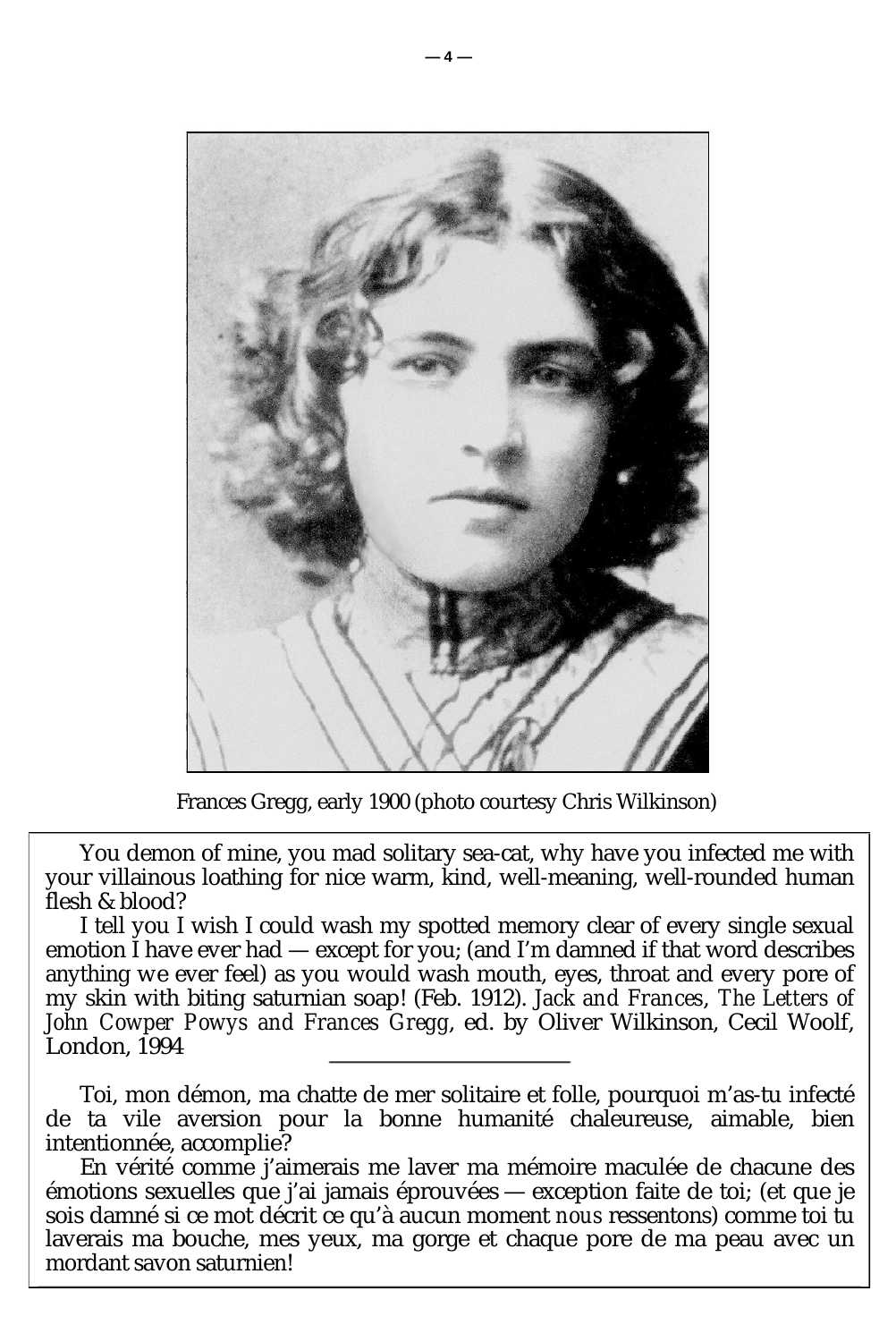context, he prefers to substitute the Greek "agapè", compassion. As he candidly tells us in *Autobiography*, "although happily married", what the young husband enjoys contemplating most of all are the legs and ankles of young women on Brighton beach. This enjoyment is purely visual and satisfies his "lust", he is by no means pining for physical intercourse.

> Schools of girls... shoals of girls... flocks and flurries of girls (...) It conveyed to my mind a sort of fleeting, floating, fluttering fantasy of feminity, a kind of Platonic essence of sylph-hood, not exactly virginal sylphid-ness, but the state of being-a-Sylph carried to such a limit of tenuity as almost to cease to have any of the ordinary feminine attributes. (...) When I saw a real girl I saw a feminine person, almost a feminine man; but these "girls" of my imagination, or rather I ought to say of my desire, could all have stood, thousands of them together, like those jeered-at angels of scholasticism on the narrow apex of my winnowed, purged, and three-times-over-refined fastidiousness. (p.205-6)

But in 1911 malicious Destiny was to put in John Cowper's way a girl who had all "the ordinary feminine attributes" but who also held all the characteristics he had been vainly seeking, up to their encounter.

> What I call my heart was hit as it has not been often hit. (...) It is by no means what you would call a passionate heart. But whatever kind of heart it may be it was certainly pierced through and through by one of the arrows in *that* quiver! (...) The feelings that this beautiful girl in boy's clothes excited in me rose like flames that were as many-coloured in their flashing sword-points as those angels I had prayed to in the London Hospital. (p.406)

Frances Gregg is the "boy-girl" of the Venetian episode told in *Autobiography*. The encounter, or rather collision, of these two exceptionnal beings will provide a terrible shock and will later have serious consequences on John Cowper's mental health. As he is already married, he hits on the incredible idea of making Frances marry his great friend Louis Wilkinson, a monstruous error. Their mutual attachment will go through many difficult phases. The marvellous and strange creature becomes a mother and therefore loses her status of "sylphid". However Frances, ten years before Phyllis, provided an earthly replica of the sylphids of his youth.

Phyllis the T.T. (which means the "tiny thin") will be very often evoked in his Diaries as his "little elemental":

> (...) Whereas the Elemental with whom I live excites my amorous propensities & wickedness & rouses my romantic interest. In fact I am like the Scholar-Gipsy who lives with a real Gipsy.

and he adds, a few days later:

Thus I have, with growth of a more refined taste, & also — above *all* be it noted — having found my Little Ballad Girl who satisfies all my abnormal Wickedness — completely re-created myself & by degrees, in my worship of the Chtonian Demeter of the British Museum & my life with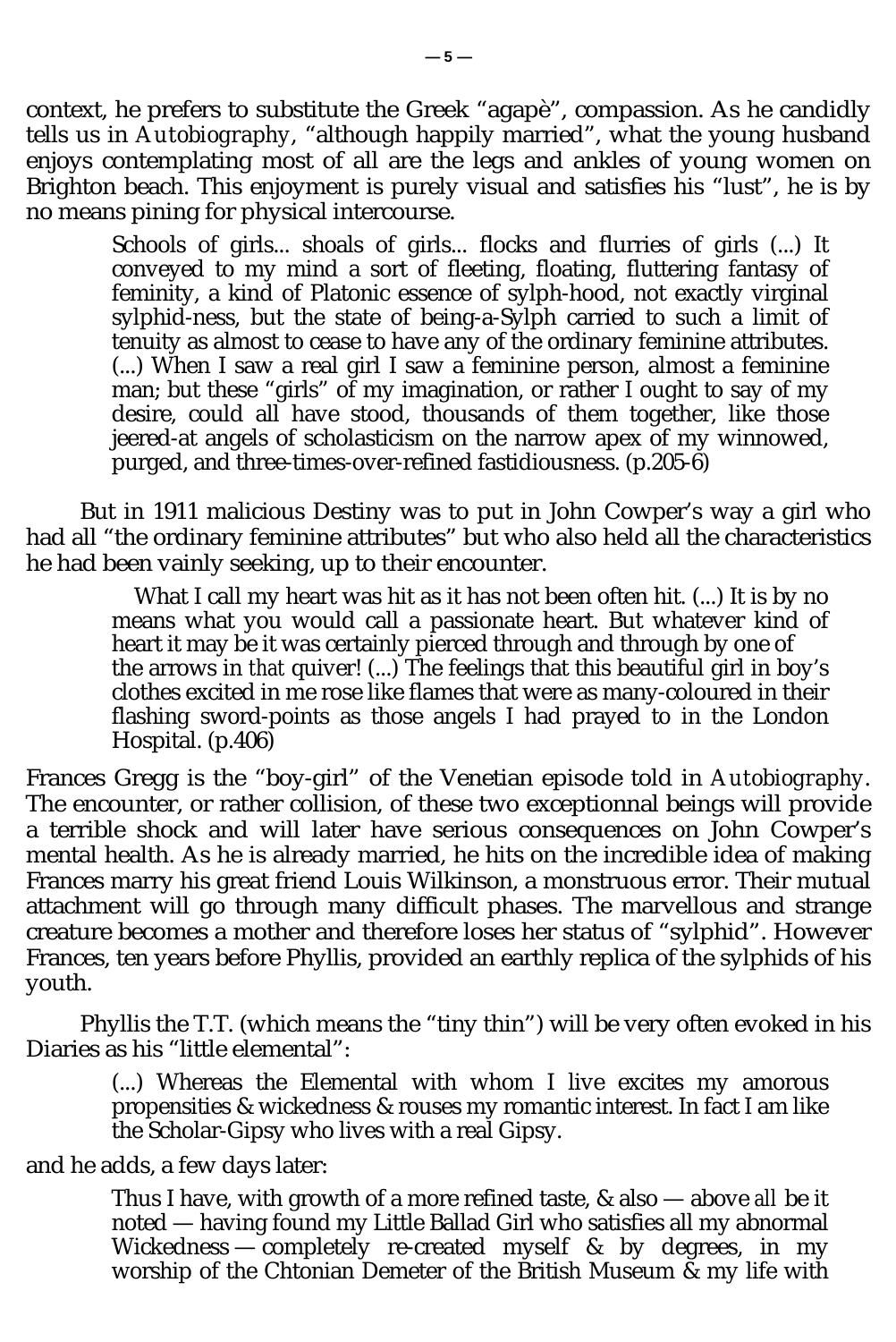the T.T., I am changing my Life-Illusion into something quieter, more earthly, more patient, more primeval, more simple.<sup>8</sup>

The great secret John-the-Magician has gradually discovered is that man has the possibility to use his free will and his imagination to break down "the bars of his human prison" so that he may try and reach these other worlds he feels exist, because, according to Powys, " true reality is entirely of the spirit".

> There is, indeed, an incredible feeling of liberation when one realises one's lonely identity in the midst of rocks and stones and trees and the great silent motions of the constellations; not to speak of planetary spirits and all the invisible organisms that fill the gulfs of space!<sup>9</sup>

He tried to practise this cult of all forces, alive and non-alive, through various techniques which he will divulge towards the end of *Autobiography*. Powys strongly believed in the idea that our mind, if we apply enough strength to it, is able to move, like these cohorts of angels he sent on missions to help people who are suffering, and these thoughts therefore become "elementals" too.

> I do not know much about Paracelsus, (...) but one idea of his (...) has sunk deep into my mind. This is the idea that our intensely-concentrated thoughts can become "elementals", faintly-living entities, that is to say, whose dimly-vitalized shapes, once projected from the creative energy of a person's imaginative will, can go on existing and acting in some etheric dimension of that psychic plane in which all so-called "matter" floats. (p.631)

In his Diaries which he started in 1929, we witness the beginning of the increasing peace he felt, especially when he left New York for Phudd Bottom. It is there, in the midst of uncultivated wilderness, that he lives a contented life, and what he describes shows that his life is at last in harmony with his deepest aspirations. Moreover he reveals in *Autobiography* that from the time he lived in upstate N.Y. he quite got rid of his vicious tendencies, of his pornographic readings:

Had the great god Eros himself done this? Was it the work of an Elemental? Nature undoubtedly helped. (p.614)

This "Elementalism" which Powys had sought all his life and which he calls his "natural birthright" (p.276) is at last reached and constitutes a constructive and accomplished living entity. A spiritual marriage is consummated, linking the feminine "elemental", who complements him and shares his life, with wild nature strictly reduced to its essential components.

> But I still want to make love to what attracts me! And so, refining upon flesh-and-blood and winnowing flesh-and-blood, till it becomes purified if not beyond Nature certainly beyond normal *human* nature, I contemplate my sylph as if I were another sylph, or, if you prefer it, as if I were a salamander contemplating the ravishing limbs of an undine. (p.275-6)

Powys, through all these elements at last harmonised, can from then on

<sup>8</sup> *Petrushka & The Dancer*, Carcanet, 1995, 6 and 12 March, 1932

<sup>9</sup> *In Defence of Sensuality*, p.264-5